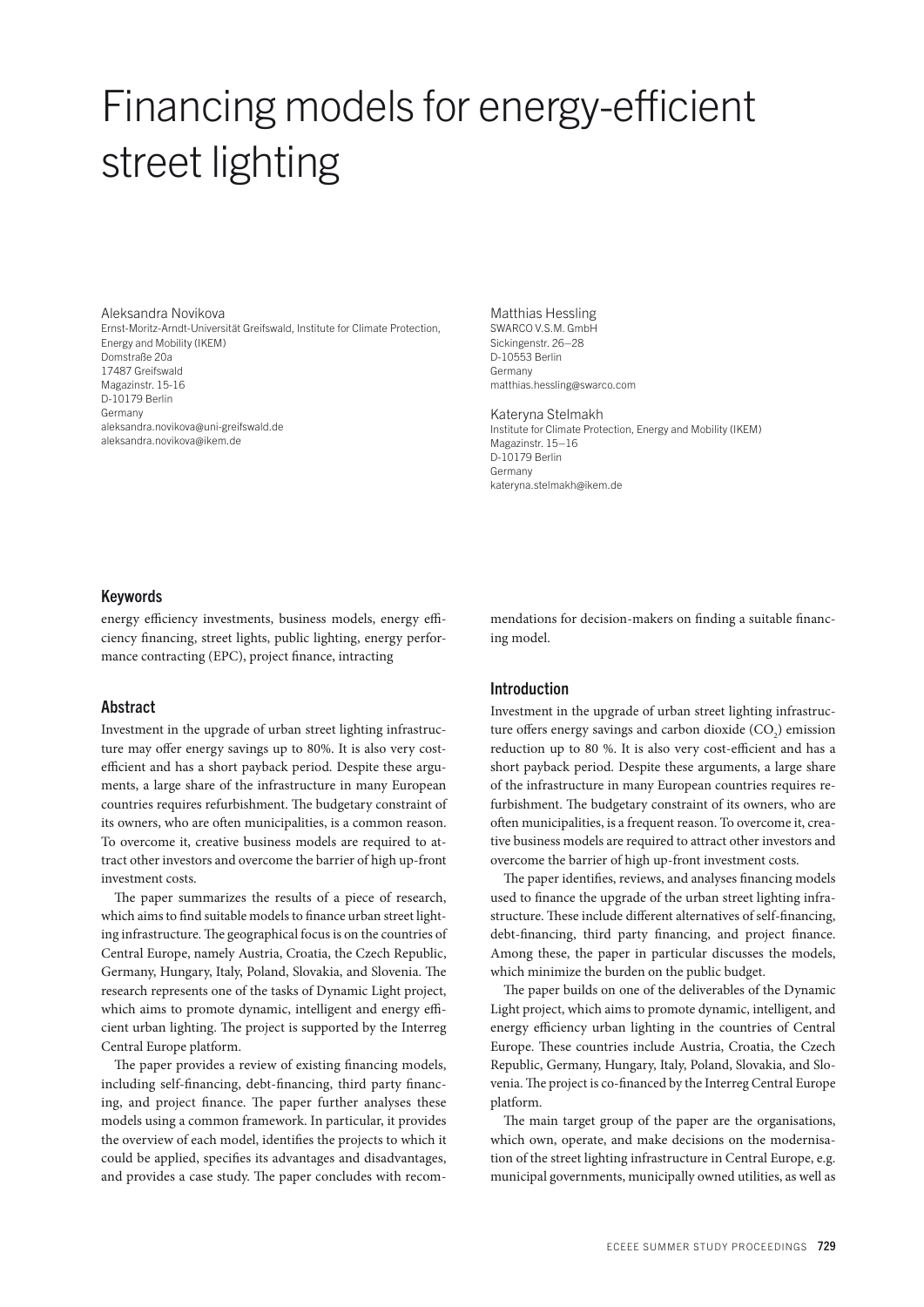private or partially private companies delivering these functions. The second target group of the paper are the organisations, which are involved in the financing of the street lighting upgrades, such as the operators of the European Union (EU) funds, the operators of the federal support schemes, public and commercial banks, energy service companies, manufacturers of advanced lighting solutions, as well as institutional investors (pension funds, insurance funds, investment funds, and other agents on the capital market) interested in diversifying their portfolio.

After the introduction, the paper describes the methodology for the collection of financing models and the common framework against which they were analysed. Then, the paper provides an overview of each model, identifies the projects to which it could be applied, specifies its advantages and disadvantages, and provides a case study. The paper concludes with recommendations on identifying a suitable financing model.

# Methodology

There have been several data collection approaches, which we relied on. Thus, we interviewed the organizations which own, operate, and make decisions on the modernisation of the street lighting infrastructure in Central Europe. These include municipal government structures, companies owned by municipality, e.g. utilities, and private or partially private companies delivering these functions. We also interviewed the organisations in Central Europe, which are involved in the financing of the modernisation of the street lighting infrastructure. These are energy service companies, manufactures of advanced lighting solutions, public and commercial banks and institutional investors.

Further, we gathered information available in the public domain, e.g. from publication databases and the project websites. Above all, we identified the projects, which have already conducted similar studies in the past. From our review, we concluded that so far there has been no recent comprehensive catalogue of the business models and best practices for efficient street lighting in Europe. Therefore, we identified individual case studies from the countries of Central Europe through online search and personal interviews. However, when a useful model was identified but was available outside Central Europe, we include such case studies prioritizing ones from the EU, then from Europe, and finally worldwide.

Then, each business model was analysed in a common framework. First, we provided a model overview drawing its schematic structure e.g. its key actors and their roles. Second, we analysed the types of projects, which could be financed using these models. Third, we argued about the advantages and disadvantages of the models. Finally, for each business model we provided a selected case study, for which we went even into deeper details of the model context, scope, stakeholders, implementation experience, and outcomes. In our analysis of the financing models, we relied on the definitions developed by the OECD and Climate Policy Initiative for the analysis of energy and climate finance (Buchner et al. 2011; OECD 2016).

After the information gathered was analysed, the conclusions were distributed for comments among the key stakeholders interviewed, when they had a chance to recommend outstanding business models and case studies.

## Financing models for energy-efficient urban lighting

#### SELF-FINANCING

The most straightforward way to finance the upgrade of the street lighting infrastructure is to pay for it from own funds. In a few developed countries of Central Europe, e.g. Germany and Austria, using municipal budget and dedicated national or federal funding sources is very common for funding municipal infrastructure projects. The financing model of such upgrade project is rather simple, e.g. a municipality identifies the investment need, prepares a request for financing, obtains its approval, and issues a tender to select a contractor, e.g. an energy service company, who conducts the upgrade.

To minimize the burden on tax payers, the public sector could design and implement additional schemes which help raise the funds for the budget. These funds are then specifically channelled to the upgrade of the street lighting infrastructure. For instance, a municipality could invest in street lighting upgrades and once it accrues saved energy costs, it could re-invest them in new upgrade projects. The example includes for instance the municipality of the Hague<sup>1</sup>.

#### Intracting

Intracting is a model of internal energy performance contracting within the municipality's organisational units without external financiers. Energy saving measures are financed through energy bill savings. The initial financing is provided from the municipal budget, for example, through establishing a dedicated revolving fund or trust (Figure 1). The fund or trust will finance energy efficiency or other emission reduction measures at zero interest rate and without any extra charges. Creating such a fund or trust requires political support and commitment from the department(s) responsible for the budget (EnergyCities 2016).

Another administrative unit, e.g. environmental agency, street lighting department or municipally owned company, will serve as the "intractor", fulfilling the role of energy service company (ESCO, please see the section on financing by a private contractor for more details). Namely, it will assess the energy savings potentials, calculate the investment costs and payback period, and plan the project. Here it is important that the "intractor" department has the right skills and expertise to be able to prepare and implement successfully such projects. Once the project is implemented, the achieved energy cost savings are paid back to the fund or trust until the investment has been paid off. The paid pack resources are then used again for financing new energy saving projects (German Watch 2015; EnergyCities 2016).

Municipal infrastructure projects such as building energy efficiency retrofits, street lighting, combined heat and power plants, and renewable energy can be financed with this model. The maximum project size will depend on the size of overall funding available from the finance department (Zirkwitz 2016; German Watch 2015).

The advantage of this model is that intracting enables financing of measures with achieved saved energy costs by the municipalities without involvement of external financiers. In

<sup>1.</sup> http://citynvest.eu/content/energy-fund-den-haag.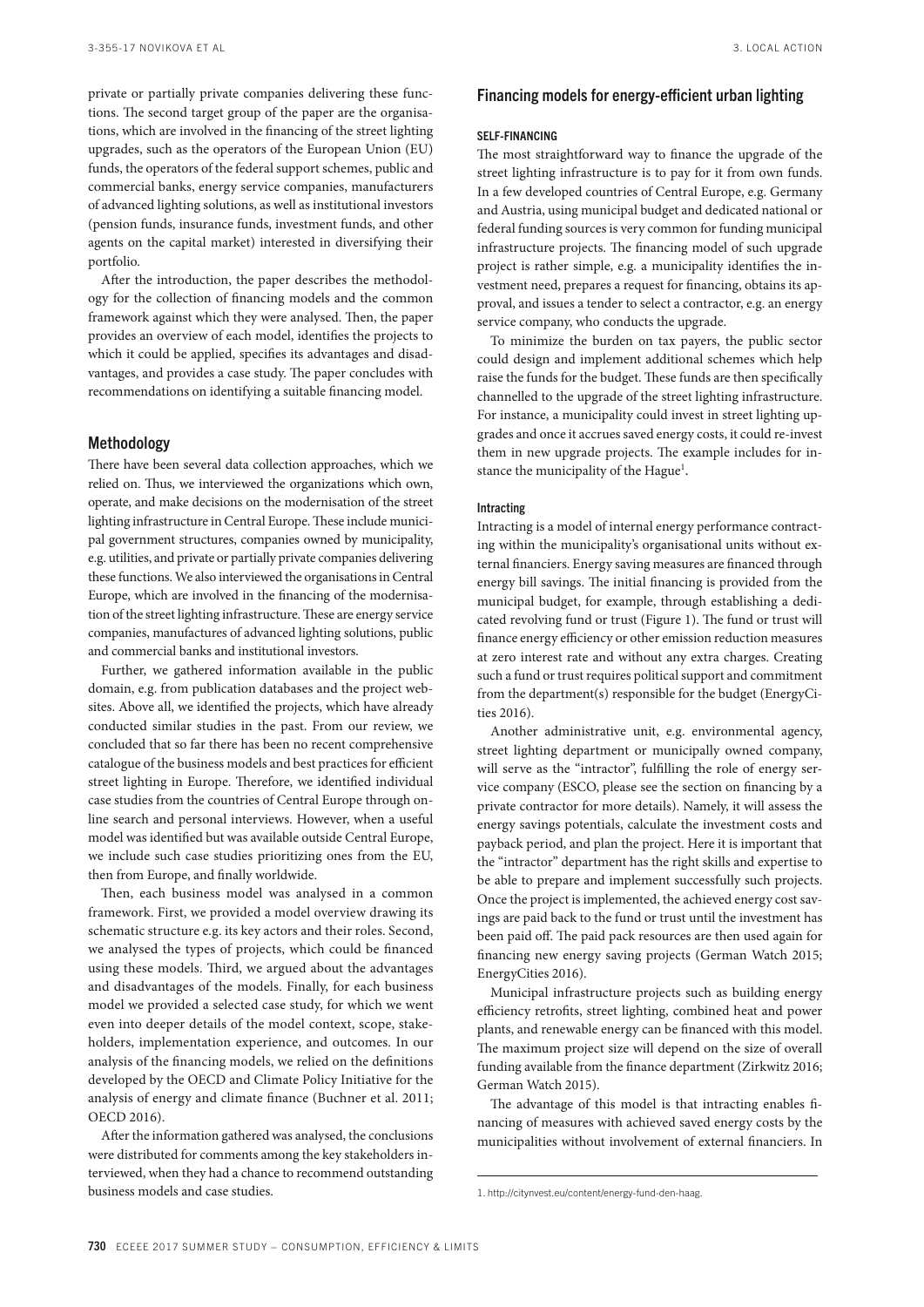

*Figure 1. Intracting model (German Watch 2015; EnergyCities 2016).*

this way, cooperation between municipality's units helps to overcome the obstacle of separated municipal investment and operational budgets. Projects that are too small or not interesting for private investors can also be covered with this model. Intracting also implies no interest rate on investment capital, reduced transaction and administration costs (EnergyCities 2016).

This model has the limitations that come with self-financing. Namely, municipality has to provide the upfront capital. Municipalities use different approaches how to sustain the fund and increase the funding available. Also the projects will be carried on the municipality's balance sheet and it will bear all related investment risks. Finally, projects financed by the municipalities only may have less efficient structure as compared to those where private investors are involved (German Watch 2015; Seifried 2011).

Intracting was conceptualised and adapted in Germany, namely, by Stuttgart, Lörrach and Kiel. Other European cities, i.e. Agueda and Almada in Portugal, Udine in Italy and Koprivnica in Croatia are currently testing intracting in their jurisdictions (German Watch 2015; EnergyCities 2017).

#### DEBT-FINANCING

Many municipalities, whose own funding resources are limited, obtain debt which will be paid back from the municipal budget, e.g. tax revenue of municipalities and/or saved energy costs. The financing model of such projects would include obtaining the debt, e.g. taking the loan or issuing bonds, and issuing a tender to select a contractor, who conducts the upgrade.

Most commonly, municipalities obtain low-interest (soft) loans. Low-interest rate lending programs offered by a national development bank, dedicated funds, or by the European banks and funds such as the European Investment Bank (EIB), European Bank for Reconstruction and Development (EBRD) or the European Energy Efficiency Fund, in cooperation with local commercial banks, are widely used for energy efficiency investments by municipalities in Central Europe. In Germany, a dedicated programme of KfW bank for municipalities, supported by the Government of Germany, offers loans for sustainable urban infrastructure and public buildings investments at interest rates close to 0 %. It is the main source of funding available for municipalities in Germany. In

Croatia and Lithuania, the revolving funds are set up from the federal budget that provides loans and guarantees to municipal governments for energy efficiency investments. As loans and guarantees are returned, the funds are re-invested again in new projects.

In many countries, where public lending programs have limited budgets or do not exist, municipalities obtain commercial loans at a market rate from commercial banks. For instance, in Hungary, the Erste bank provides tailored loans to municipalities to finance street lighting projects. In case of commercial loans, the interest rate under which the loan is awarded does not depend on saved energy costs but on the credit record of a borrower.

The other approach to obtaining debt finance is to issue municipal bonds. Bonds are less common in Europe, but widely used in the United States. The European examples include Gothenburg, the second largest city in Sweden. Gothenburg has started the Gothenburg Green Bond Program, which provides funding for sustainable investments in the city infrastructure. The American examples include for instance federal and state level programs Qualified Energy Conservation Bonds (QECBs) as well as initiatives by the individual cities. Some examples include Detroit and San Diego cities, where bonds were used to raise finance for modernisation of street lighting (LBNL 2012; Kinzey 2015).

# FINANCING BY A PRIVATE CONTRACTOR

Alternatively, municipal actors could reallocate the burden of financing street lighting infrastructure on third parties, e.g. contracting an energy service company. The next section focusses on those models, where the financing is covered by a private partner, for instance an energy service company (ESCO), who delivers the upgrade works and who usually is not responsible for energy supply and therefore cannot use energy savings for his financing needs. The private partner finances the street lighting project from its own funds or it obtains the funds from third parties. For its services, the contractor receives the payment from municipalities. If the contractor obtains financing from further third parties, it returns the debt to them. The municipal payment to the contractor and the contractor's payments to a lender are not contingent on energy savings occurring.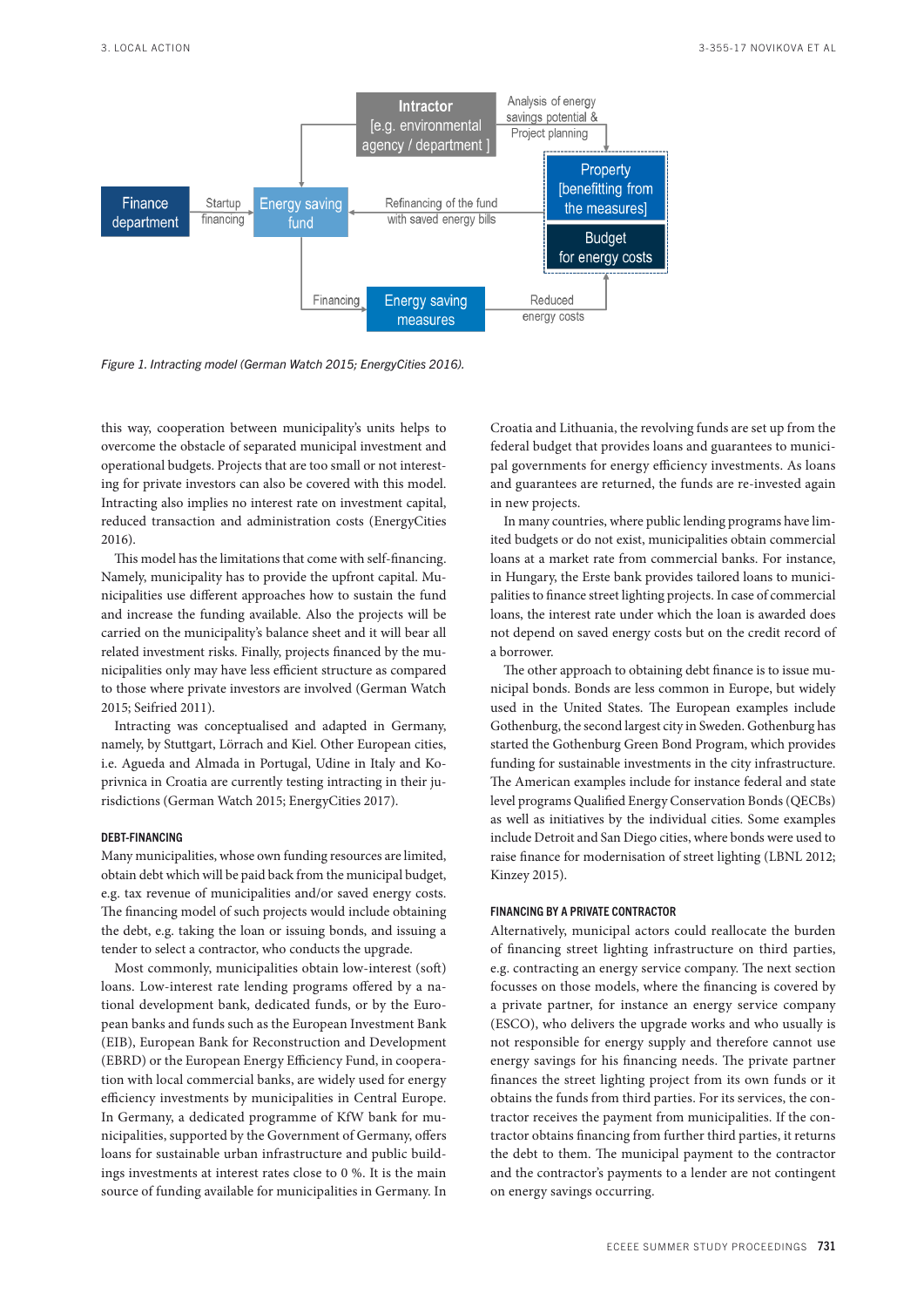#### Simple contracting model

In a simple contracting model, shown below (Figure 2), the contractor can have several responsibilities, but its main activities are usually planning, financing and execution of the investment into a new, energy efficient street lighting infrastructure. Optionally, the contractor could also be responsible for the operation of this infrastructure. There are, however, several reasons, why this usually is not the case. First of all, the city usually either has its own resources for the operation of the street lighting infrastructure, potentially supported by subcontractors, or already has assigned an external operator with this task in a contract, usually running over a longer period. Such contracts often do not cover modernisation using new technology. For this reason, the city either has to wait until the end of the contract, in order to tender a different contract including modernisation, or a different partner has to be found for the modernisation. Since the most suitable timing of the investment usually does not coincide with the end of an existing operation contract, the latter case, namely finding a different partner for the modernisation, often makes sense.

In a simple contracting model, the contractor directly receives a contracting fee, which covers the costs of planning, financing and execution of the investment, and obviously includes a margin. The length of such a contract may vary, depending on the size of the investment, its relation to energy costs etc., but it typically is in the range of ten years or more. The contract usually has to be put out to tender, and there are different options how to evaluate the offers received by various bidders. The city might define the framework conditions like minimum energy savings to be achieved, details about the luminaires to be used, warranty conditions, standards to be met, etc. In addition, the procedure at the end of the contract needs to be defined. Theoretically, the contractor should have the opportunity to remove the luminaires at the end of the contract. Due to the long running time of such contracts, however, it is very unlikely that this will take place, because relatively old luminaires are of no use for the contractor, since he will not be able to sell them again.

Typically, tenders are evaluated based on the savings the city achieves. Such savings can be significant, particularly in countries with relatively high energy prices. The contracting fee, to be paid by the city to the contractor, in such cases usually is much lower than the energy savings achieved. In addition, costs of maintenance are reduced due to the low maintenance costs of modern light-emitting diode (LED) luminaires.

Projects need to have a sensible minimum size, in order to justify the set-up of the model by the contractor, who often involves a bank for co-financing. There is no fixed threshold, but EUR 0,5–1 million may be the minimum project volume. A higher level would be needed, if the contractor also becomes responsible for carrying out the operations, because in this case it is necessary to establish an office with personnel and equipment in – or close to – the city.

The key advantage is that the model is off-balance sheet for the city. It makes contracting models different from loans, since the latter are normally on-balance sheet for the city. It is therefore recommended to clarify this issue with the responsible authority, which the city has to report to. A further advantage is that specialised companies can be selected via the tendering process, who have corresponding know-how and experience, and who will offer more attractive prices than the city itself or the existing operator might achieve.

A disadvantage, from a city viewpoint, is the high financing costs of such model. Costs of the contractor's capital – either directly if equity is used, or via re-financing through a bank – is usually significantly higher than in the case of direct financing from the city's budget, or in case of financing through models with low interest rates. A further disadvantage can be that there are restrictions in the availability of grants. This has to be checked within the specific programme. For example, in Germany the grants currently available from the German federal government cannot be used for contracting models. From a contractor's viewpoint, it is a disadvantage that this model is on-balance sheet, while typically, private investors favour offbalance sheet models.

Simple contracting models are being widely applied in street lighting, although both partners (city and contractor) usually search for ways to reduce the financing costs by applying more complex models like the one described in the following section.

## Contracting model with forfeiting and waiver of defence

In this more complex model, the roles of the city and the contractor are similar to the simple contracting model described above. The major difference is that the involvement of a bank is a central element of this model, and that the bank enters into agreements both with the contractor and with the city (Figure 3). The contractor sells part of the receivables to a bank, which means that the city has to pay part of the contracting fee to the contractor, and another (typically larger) part directly to the bank. The part of the receivables, sold to the bank, corresponds to the value of the equipment installed, and therefore is higher than the part for planning, installation and warranty.

By applying forfeiting and waiver of defence, the payments from the city to the bank are guaranteed, regardless of the performance of the equipment, which falls under the responsibility of the contractor. This allows the bank to reduce the interest rate to a level, which typically is available for municipalities only. While the difference of a few percentage points might seem low, this could add up to quite a sum over the running time of a contract.

In terms of the projects that could be financed with this model, there is no big difference to the simple contracting model, as far as minimum project size is concerned. Due to the higher complexity of the model, it might be a bit more difficult to find a bank financing projects below EUR 1 million. There is limited experience with the application of this model in street lighting so far.

This model has similar advantages to the simple contracting model. Furthermore, contracting with forfeiting and waiver of defence will have a lower interest rate, included in the contracting fee. The disadvantage of this model is that although the interest rate is lower than in a simple contracting model, it still is much higher than in the case of financing through models with low interest rate lending programmes, such as the KfW loans currently available in Germany at close to 0 % interest rate. A further disadvantage is the higher complexity of this model, as well as the fact that a large part of the city's payments, namely the payments to the bank, have to be guaranteed, regardless of the performance of the new street lighting infrastructure.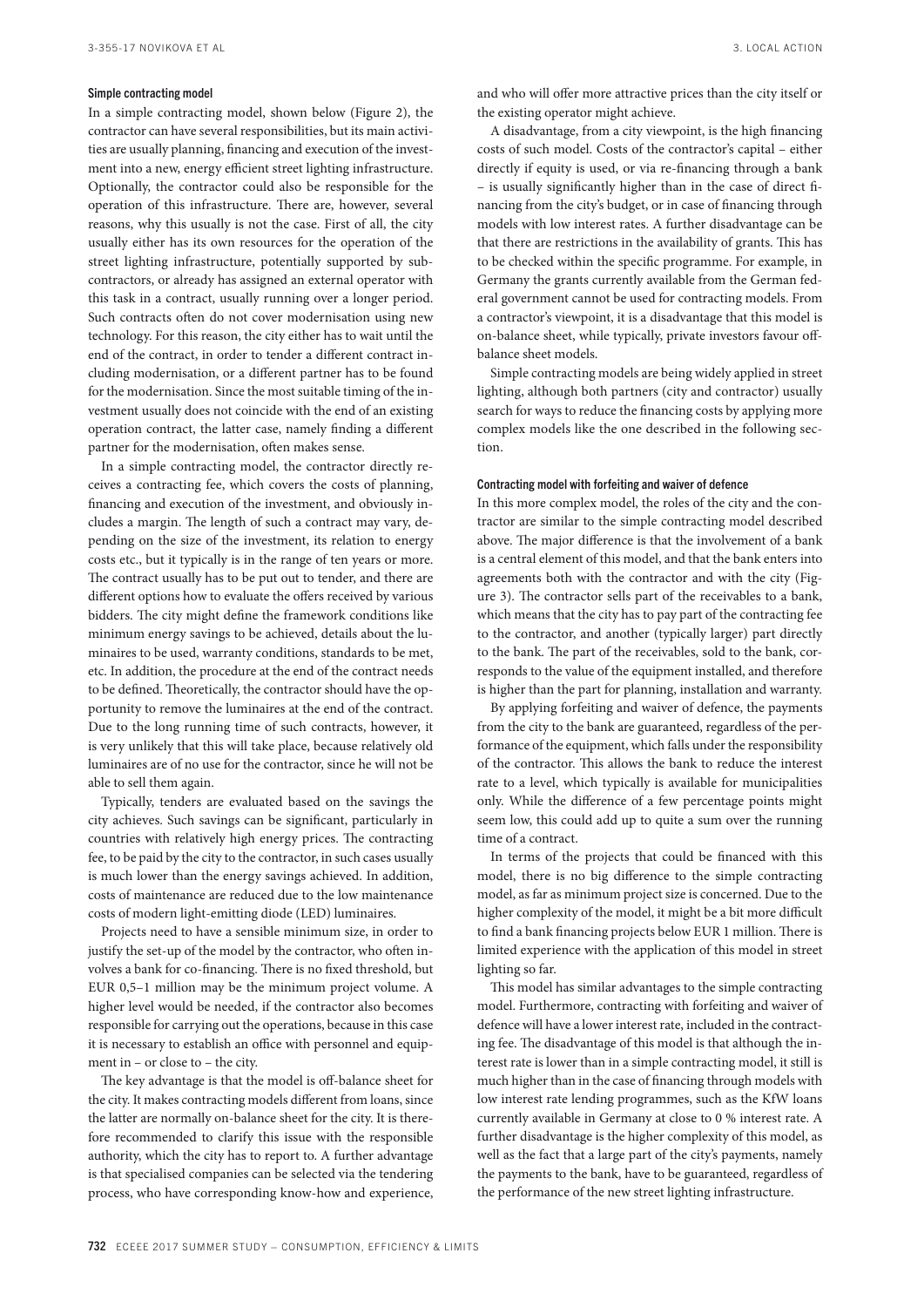# *Case study: the city of Dillenburg, Germany*

In 2011, the German city of Dillenburg tendered the contracting of part of their street lights, based on a structure with a high share of some 73 % of all luminaires using high pressure mercury (HPM) lamps. The energy efficiency of these lamps is low, and it had already been decided at that time by the EU to phase out the utilisation of HPM lamps through a directive banning sales as from 2015. A contracting model for Dillenburg was interesting, because replacement of HPM based street lights was urgent, while there were budgetary constraints on financing this replacement in the short term. The main goal therefore was to spread the costs over a 12-year period, and to find a specialist for the modernisation task, while the responsibility for operations should remain with the utility of Dillenburg.

The contract was tendered in 2011 in a process with multiple steps, including an indicative analysis and concept to be presented by bidders, followed by a preliminary contract and a detailed analysis and concept, which then were used for the final contract. The final decision was mainly based on the maximum reduction of annual costs for the city, consisting of the contracting fee and energy costs of the street lighting infrastructure.

Some 70 % of receivables were sold by the contractor to a bank, which then became a third partner to the contract in order to enable forfeiting and the waiver of defence. The 12 year contract started in September 2012, and the replacement of some 2,450 luminaires took place in less than three months.

An additional element of this particular contract is that the successful bidder guaranteed a certain level of energy savings (minimum 52 %), contributing to the reduction of the city's annual costs. If the contractor achieves higher savings than guaranteed, the additional savings are split between the city of Dillenburg and the contractor. The exact split was part of the successful offer and leads to an additional contribution towards the reduction of the city's annual costs. In total, annual energy savings amount to some 1 GWh or EUR 160,000, which is much more than the payments to the contractor and the bank.

## FINANCING BY PRIVATE PARTNER THROUGH ENERGY SAVINGS

Energy Performance Contracts (EPC) are used to finance municipal infrastructure projects by private partner, usually an Energy Service Company (ESCO) through energy savings. There are different descriptions and models of EPCs. The basic element of all EPC models, however, is that cost savings achieved via a reduction of energy consumption, are used to finance the investment. EPC models work in both cases with the municipality or the private partner being responsible for energy supply. In the end, however, it always will be the municipality paying for the service of operations including energy supply, plus planning, financing and installing the new equipment, either directly for each of these services, or in a lump sum.

Two elements can categorise the EPC models. The first is the EPC provisions on energy savings to be achieved and how they are to be shared between the contractor (ESCO) and the municipality. Here municipalities can choose between the guaranteed savings model and shared shavings model. The second element is how the upgrades or modernisation works will be distributed over time, e.g. whether all modernisation







*Figure 3. Contracting model with forfeiting and waiver of defence.*

will take place in the first years of the contract to achieve maximum energy savings, or rather stretched over time. In this case, municipalities can choose either modernisation contract with immediate savings of energy costs or EPC with staggered modernisation. All four EPC models are discussed on the following sections.

#### Energy Performance Contract – guaranteed savings model

EPC with guaranteed energy savings implies that the ESCO designs and implements a project, and obliges to achieve a certain level of energy savings. If ESCO fails to deliver guaranteed level of energy savings it has to cover the shortfall. In case ESCO delivers higher energy savings than guaranteed, they fully benefit the municipality. The municipality pays a fixed fee over the contract term from the saved energy bills.

Energy savings should, however, be sufficient to pay for the modernisation in a reasonable time. This already shows a potential problem of this model. In countries with low energy prices, the payback period can be too long to find private partners willing to enter into such contracts. Experience has shown that this was the case in some Eastern European countries, with energy prices far below 10 EUR-Cent/kWh. It leads to theoretical lengths of energy performance contracts of more than 20 years, whereas in a typical Western European country with energy prices close to or even beyond 20 EUR-Cent/kWh, much shorter contract lengths are possible.

In the model shown in Figure 4 (left), future costs for the municipality, consisting of energy costs plus regular payments to the private partner, are identical to the energy costs paid by the municipality before modernisation took place. Since en-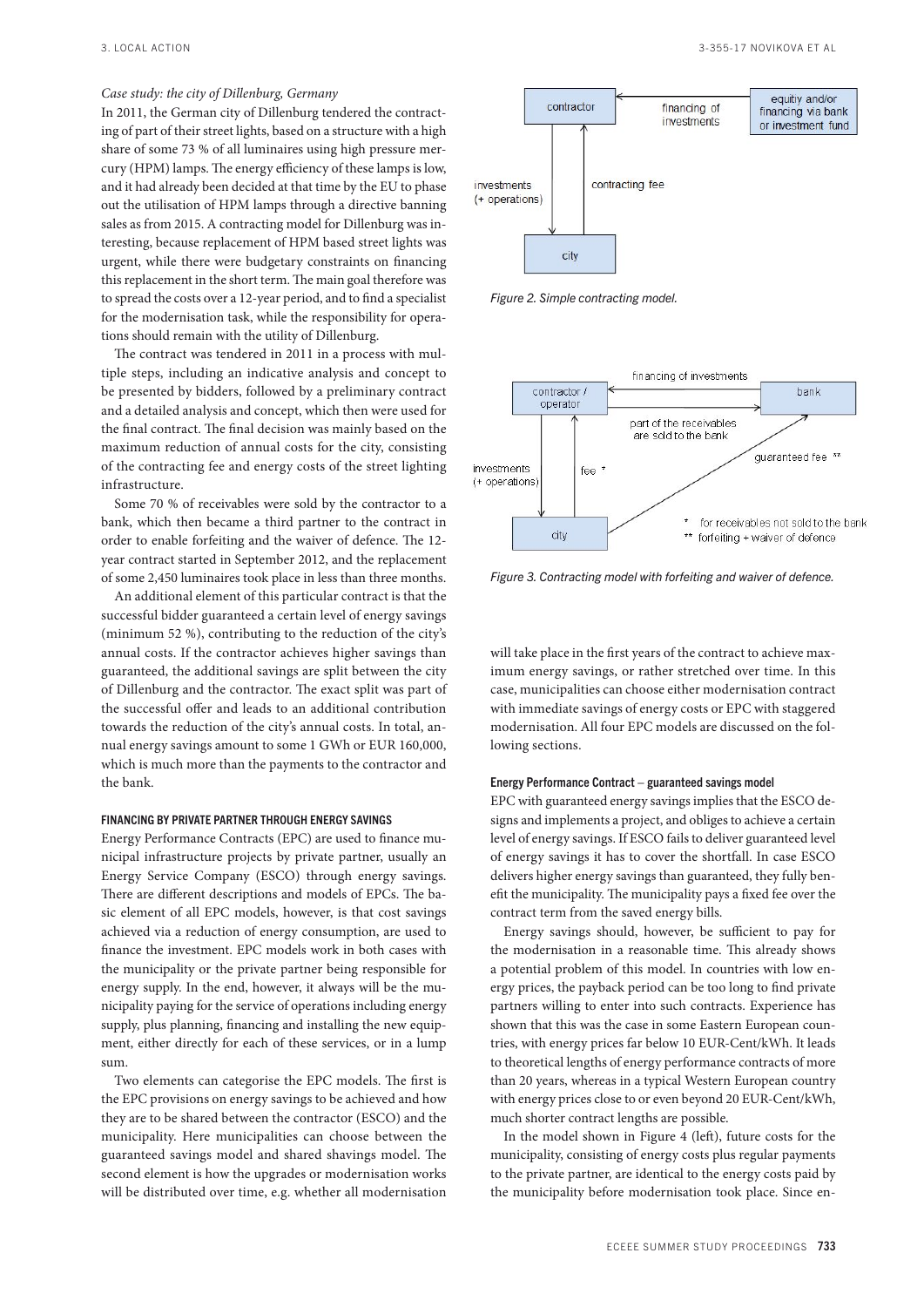ergy savings in those cases, where rather old technology will be replaced by state-of-the-art LED luminaires, can be up to 80 % or more, when dynamic lighting is installed, using "intelligent" controls, this leaves a significant part of the costs for payments to the private partner. This can be used in two ways: either to shorten the length of the contract, or to reduce regular payments of the municipality, allowing immediate savings, even during the term of the contract, as shown in Figure 4.

For all models, subsumed under the term EPC, a basic element is the guarantee of the private partner, to achieve a certain level of energy savings. For the municipality, this is helpful to calculate future costs with a high reliability, because the risk of achieving the energy savings is transferred to the private partner. Typically, there also is an arrangement, under which payments to the private partner will be cut, if he does not meet the guaranteed savings. While theoretically this constitutes a risk for the private partner, he might include a buffer in his calculation of energy savings and include this in his offer.

This model is suitable for projects with a high energy (cost) savings potential. Otherwise, the contract length could be too long to attract private partners. Moreover, municipalities should have sufficient financial resources to pay the same – or a slightly reduced - amount of money in total over the length of the contract, although now split between energy costs and payments to the private partner.

The key advantage is that the city will receive a new, energy efficient street lighting infrastructure, without any peaks in public spending. Payments are constant, possibly even on a slightly reduced level than before, and after expiry of the contract, the city owns an energy efficient infrastructure and benefits from the low operating costs. A further advantage for the city is the wide-ranging transfer of risks to the private partner.

Some disadvantages have been described above, related to low energy prices and/or the efficiency of the existing lighting infrastructure being not too bad. While old technologies using HPM lamps enable savings of up to 80 %, when changed to LED luminaires, in some countries including a lot of Eastern European countries, high pressure sodium (HPS, yellow light) lamps dominate the existing street lighting infrastructure, enabling lower – while still significant – energy savings of up to 60 %, depending on the age of the technology in use. Unfortunately, this often coincides with low energy prices. A further disadvantage of this model is a missing incentive for the private partner to reduce energy demand more than guaranteed in the contract. This problem can be solved with the "shared energy savings" model presented in the next section.

## EPC – shared savings model

In this model, both partners, a municipality and a private partner, benefit from additional energy savings, realised on top of the guaranteed savings level. The contract includes typically a certain level of guaranteed energy savings, as well as a malus agreement, cutting payments to the private partner if the guaranteed savings are not met. In addition, the municipality and the private partner share any additional savings, achieved on top of the guaranteed level (Figure 5). The bonus payment to the private partner either can be a certain amount in EUR/ MWh, or a share of the saved energy costs, based on an electricity price agreed upon by both partners. The split might be 50 %/50 %, but it can also be a different one. It is possible to ask bidders in the tendering process to propose a split in their offers. The model is a "win-win-situation", when both a contractor and a municipality are interested in as high energy savings as possible, and is found more often than the models described above.

A big advantage with this model is that there is an incentive on both sides to consider and realise additional energy savings, even if these were not planned or foreseen in the first instance. Since municipalities receive a share of additional energy cost savings, this allows them making additional investment into energy efficiency projects. The model also possesses the advantages of the model described previously.

While the disadvantage of guaranteed energy savings models without sharing additional savings, namely lack of incentive to reach energy savings beyond guaranteed levels, has been solved, the other disadvantages related to low energy prices and therefore long payback periods still exist.

#### *Case study: the city of Nauen, Germany*

In 2010, the German city of Nauen tendered a 5-year contract for the operation of their street lighting infrastructure, consisting of some 2,350 luminaires, some 45 % of which were equipped with HPM lamps, whereas the rest were HPS lamps. Targets set by the city were a complete replacement of HPM based luminaires by more efficient technology (not necessarily LED), energy savings of at least 40 %, and a limitation of investment needs due to budgetary constraints. Alternative bids with varying details were invited too.



*Figure 4. EPC – guaranteed savings time-optimised model and EPC – guaranteed savings model with immediate cost reductions.*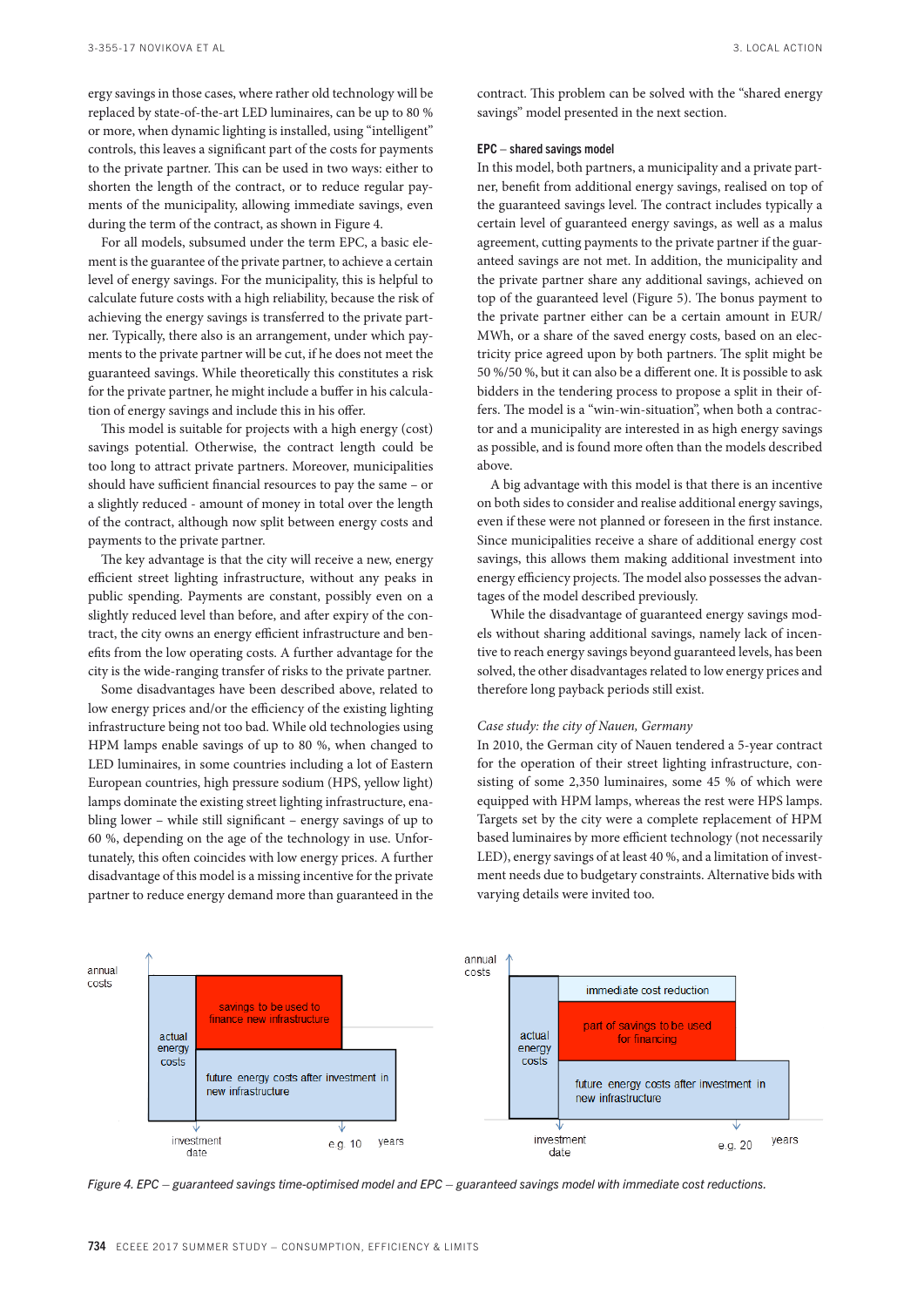Several bids were received and evaluated based on the total operating and investment costs. From the successful bidder, the city of Nauen received two offers, one for a period of 5 years, the other one for period of 10 years. While the first one guaranteed energy savings of at least 43 %, but with limited modernisation measures and not including LED technology, the second one went a step further in terms of more advanced technology, leading to energy savings of at least 47 %. After considering all offers received, as well as the budgetary situation, the city decided to accept the first offer, mainly because of the lower investment volume.

The city did, however, want to keep the option open for additional investments in more efficient lighting technology, in case the city's budget would allow this in later years. Therefore, an agreement was reached that additional energy savings, on top of the 43 % being guaranteed, should be split 50 %/50 % between the city of Nauen and the private partner. Based on an electricity price per kWh fixed at the beginning of the contract, any additional energy savings were measured once a year, with 50 % being paid to the private partner. As a result of this agreement, some additional investments in energy efficient technology were carried out, proving the "win-win" character of the model.

## EPC – modernisation with immediate savings of energy costs

In reality, investments in new, energy efficient street lighting infrastructure could be carried out in the space of a few months, unless the total volume is too large. It then might be stretched over a slightly longer period, which, however, should be as short as possible, in order to benefit from the energy savings as soon as possible. The EPC models described in the previous section also fall under this category.

The key advantage of this model is the maximisation of energy savings. Moreover, as the new technology in general, and LED technology in particular, is characterised by reduced maintenance needs, corresponding costs are lower too, which should be reflected in the price offered by the private partner.

the main disadvantage of this model is that if the city is paying directly for the modernisation, then investment costs in the initial phase might be a big burden. Moreover, there will be a lot of modernisation activity in the city at the same time. It has to be considered, if this is acceptable in terms of traffic congestion and public acceptance, particularly if poles are to be replaced, not just luminaires.

Particularly in long running contracts, the early realisation of the investment means that the entire street lighting infrastructure at the end of the contract is "old" again and needs to be replaced again. Until then, no modernisation takes place, so that there is no chance to modernise at a constant rate – typically 3 % of the existing infrastructure per year – always using the most advanced technology. All luminaires will be modernised at the same time, regardless of their age, although some still might be in a reasonable condition. These disadvantages are eliminated in the model described in the next section, realising a time optimised – meaning stretched over a longer period – modernisation and utilisation of energy savings.

#### EPC – model with staggered modernisation

In this model (Figure 6), modernisation is stretched over a longer time period, avoiding the disadvantages of the previous model. There could be a modernisation time schedule, agreed



*Figure 5. Energy performance contracting – shared savings model.*



*Figure 6. EPC – Model with staggered modernisation.*

upon between city and private partner, or a definition of maximum age of luminaires (and poles if these are included in the modernisation programme) at certain times during the term of the contract and at the end of the contract.

The advantage of this model is a more regular investment regime, so that the city always has a reasonably modern street lighting infrastructure, and that peaks in investment needs and building activity are avoided. The model also helps avoid the situation that all luminaires are replaced at the same time. In this model, it is possible to focus on those luminaires with the worst energy efficiency first. The major disadvantage is that energy savings, as well as the benefit of lower maintenance costs, will be achieved at a later stage than in the previous model.

#### *Case study: the city of Hilden, Germany*

In 2014, the city of Hilden tendered a contract with a term of twenty years. The contract included all operations, including energy supply, and the modernisation of more than 5,000 luminaires, which is the vast majority of all existing luminaires, as well as the modernisation of some 2,400 poles. A key condition of this contract was a definition of a maximum average age, as well as a maximum age of any single luminaire and pole at fixed times (after 5, 10, 15 and 20 years). The costs of electricity were split between the private partner (direct costs) and the city (indirect costs such as taxes, dues and grid access costs). This means that both partners benefit from energy savings, and the task of bid-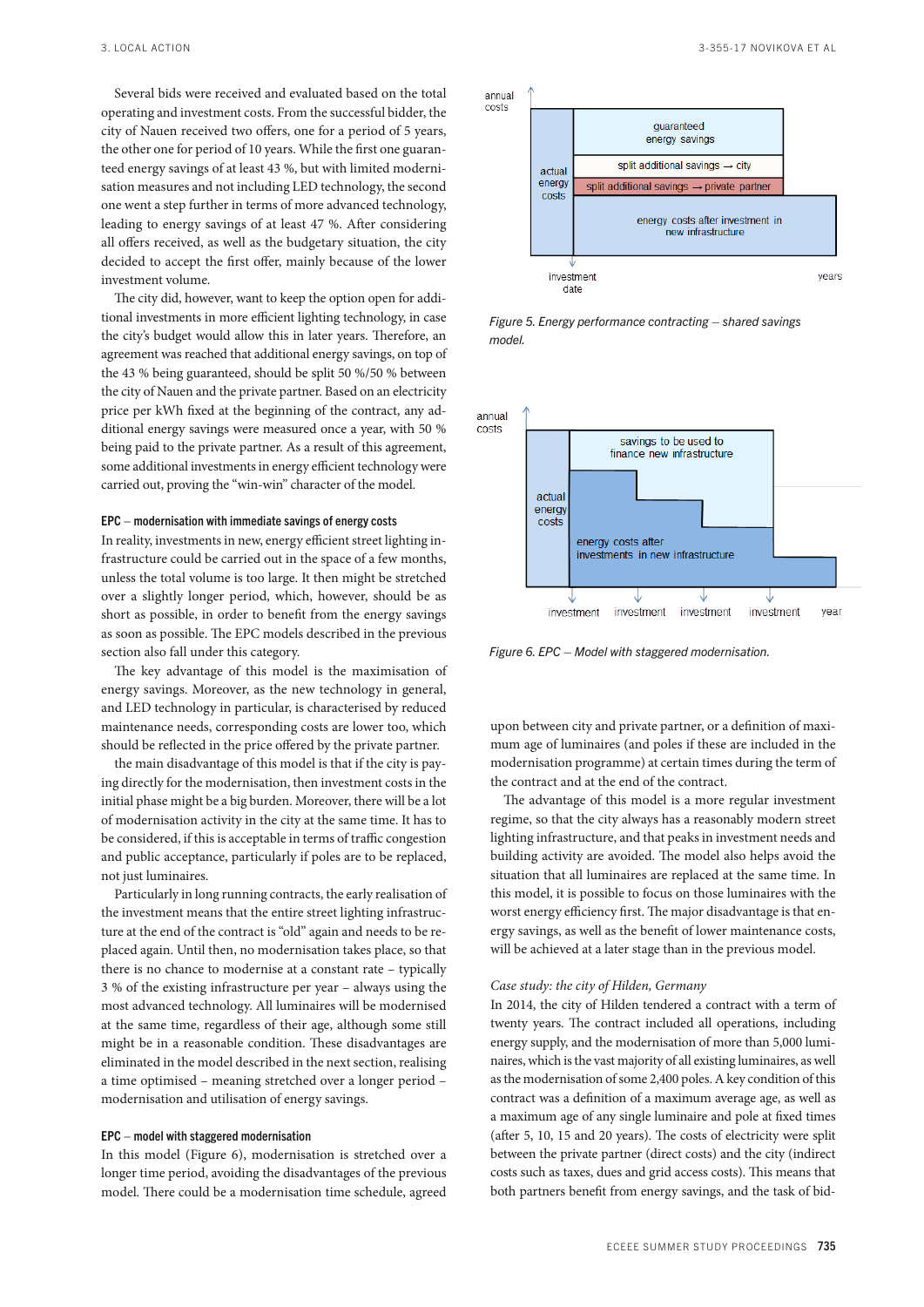

*Figure 7. Example structure of SPV model.*

ders was to select the right luminaires to be modernised at the right time, while taking the age restrictions into account. Based on the total price over the 20-year-period and several organisational and technical concepts, offered by several bidders, the contract was awarded and started on 1 January 2015.

# PROJECT FINANCE

The project finance model is another model for municipalities to leverage limited public funds and raise private capital. In this model, a special purpose vehicle (SPV) is established, which carries the investment project on its balance sheet (Figure 7). It is financed with the equity from private investors, debt from lending institutions, and contributions from the municipality (De Marco et al. 2016). The project finance has a proven track record in large transportation and energy infrastructure projects (Esty and Sesia 2010). There is a growing interest and cases of applying this model for urban-scale energy efficiency projects, but no standardized approach has been developed yet (Limaye and Limaye 2010).

In the SPV model, there are one or several private sector partners, e.g. equity investors, manufacturer, debt providers and asset operator. The SPV is responsible for design, installation, operation and management of the street lighting infrastructure at its own cost for a specified contract period. The private sector partners bear the majority of risks associated with the assets ownership over the contract life (De Marco et al. 2016).

The contracts are typically for 20–25 years. The contract price is based on the required investment, cost of capital, and operation and maintenance cost. The municipality pays monthly unitary charges to private sector partners, based on the contract price. These payments represent the key security for funders (Scottish Futures Trust 2013; WBG 2016).

The model is suitable for large projects with capital costs over ~EUR 20 million. The projects have to be able to attract private investors and therefore, be financially sustainable. Financial sustainability depends on the revenues and profit to be generated during the contract term and is also linked to the municipality's credit profile. Supporting public instruments such as grants, tax exemptions, tax-free bonds, or credits can significantly improve project viability and facilitate private sector involvement. This model also implies long term contracting of private actors for operation and maintenance of street light-

ing assets (Scottish Futures Trust 2013). The simple regulatory structure, clear legislative provisions, as well as fast and transparent bidding process are prerequisites for successful project implementation (Mendoza et al. 1999; Spillers 2000; De Marco et al. 2016).

The key advantage of this model for the municipalities is an opportunity to leverage private capital and carry out project implementation off the municipality's balance sheet. Another advantage from the perspective of both public and private sectors is isolating the project risks within the SPV, which enhances the attractiveness of the investment. Long time frames of the contract will provide stability of the operations and maintenance of the assets (De Marco et al. 2016; Link 2012). An additional benefit for the municipalities is that if private sector partners fail to deliver the services agreed in the contract, there are foreseen deductions or withholding of payments or even penalties by the municipality.

The main challenge of using the model is high transaction costs related to the preparation and implementation of the SPV. This model is not suitable for small projects. Creating a consortium of several municipalities can be one option to create a scale sufficient for SPV and diversify investment portfolio and risks. However, it will bring in additional costs related to the governance and structure of the consortium. Project finance might also imply long time frames from project start to actual development (De Marco et al. 2016;; ESMAP 2016).

Project finance has been widely used for street lighting investments across the United Kingdom (UK) under the Private Finance Initiative (PFI) and Private Finance 2. As of March 2016, 32 UK jurisdictions applied SPV models for street lighting infrastructure investments of an average capital value of £45 million (EUR 57 million)<sup>2</sup> (HM Treasury 2016).

# *Case study – City of Birmingham, UK*

The Birmingham LED street lighting project is part of a larger public private partnership on modernization of the city's streets, roads, tunnels and other assets – the Birmingham Highway Maintenance and Management Private Financing Initiative

<sup>2.</sup> Here and further, currency conversion according to the exchange rate as of 31 March 2016 published by the European Central Bank: GBP 1 = EUR 1,2633.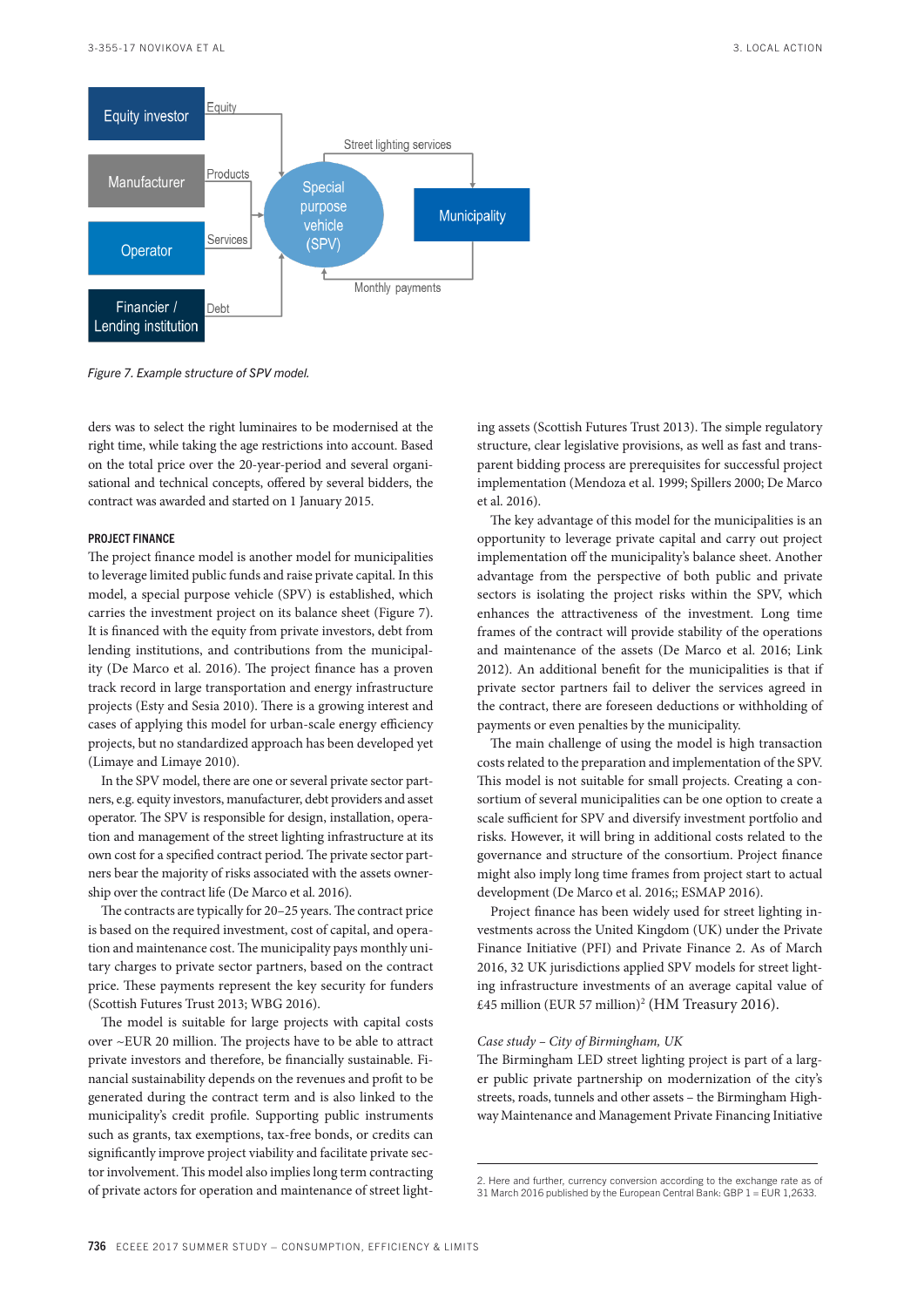

*Figure 8. Simplified structure of Birmingham LED street lighting project.*

(HMMPFI) implemented in 2007–2035. The project was implemented under the Private Financing Initiative (PFI), which is a national government support in the form of credits or grants to facilitate private sector investment. Birmingham's Sustainable Community Strategy 2026, endorsed in 2008, was an additional driving force to implement the project. The total value of the HMMPFI is £2,6 billion (EUR 3,3 billion) of which approximately EUR 91 million is assigned for lighting (ESMAP 2016).

The project included upgrade, maintenance and management of 97,000 streetlights. It was a Europe's first LED street light project financed through project finance. The program is expected to achieve energy cost savings of 50 % or up to £2 million (EUR 2,5 million) annually (ESMAP 2016).

Amey plc was contracted by Birmingham City Council as the main service provider for 25 years. Infrastructure UK<sup>3</sup> provided technical assistance to structure the PFI deal. An SPV was created for project implementation with oversight by Birmingham City Council and Amey Plc. The total project value is £2,6 billion (EUR 3,3 billion), the lighting part is around EUR 91 million. This includes £620 million (EUR 783 million) of PFI credits from the UK government in the form of a grant, £330 million (EUR 417 million) from the Lloyds (Uberior Fund) and the Equitix Investment Fund, as well as other investors and debt providers (ESMAP 2016).

Over the contract life time Birmingham City Council pays to Amey Plc. monthly unitary payments for the initial investment and maintenance and operation cost. For the first 5 years of the contract, an independent certifier approves increases of monthly unitary charges by approximately 4 %. The contract foresees cases for deductions in payments by the city. The simplified structure of the project is presented in Figure 8.

The project is implemented in two stages. The core investment (replacement of 57,404 luminaires) is made in the first five years and the rest of the luminaries are updated in the following twenty years. All assets are operated and maintained over the contract period of twenty-five years. Through the SPV, Amey Plc. is responsible for selection, purchase, installation and maintenance of luminaires. It takes the full asset technology and performance risks. Birmingham City Council can audit the performance of Amey Plc.

The final outcomes of the investment are still to be seen but the project is already considered to be a positive case of modernizing urban infrastructure with private capital. Key drivers of the project success are availability of national framework or support such as the PFI credits, availability of technical assistance to make sure the contract is well structured and clear municipality policy priorities.

# Conclusion

Even though the upgrade of street lighting offers high energy savings, its upgrade rate is low in many geographical jurisdictions in Central Europe. High up-front investment costs are among the highest barriers for municipalities to upgrade street lighting. Under the Dynamic Light project, the authors of the paper reviewed and analysed different financing options placing special focus on the third-party financing.

The most straightforward financing model is to pay for street lighting upgrade from the own funds of municipalities. To minimize the burden on tax payers, the public sector could design and implement additional schemes which help raise the funds to the budget, in particular the revolving scheme. Many municipalities, whose own funding resources are limited, obtain debt which is then be paid back from the tax revenue of municipalities and/or saved energy costs. Thus, the municipalities could obtain a low interest loan from a public lending program, a commercial loan from a commercial bank, or it could issue municipal bonds.

Another alternative for the municipal actors is to reallocate the burden of financing street lighting infrastructure on third parties, e.g. contracting an energy service company. There is a wide variety of such contracts. In a simple contracting model,

<sup>3.</sup> Infrastructure UK (IUK) was a body within Her Majesty's Treasury which focused on long term infrastructure priorities and facilitation of private sector.